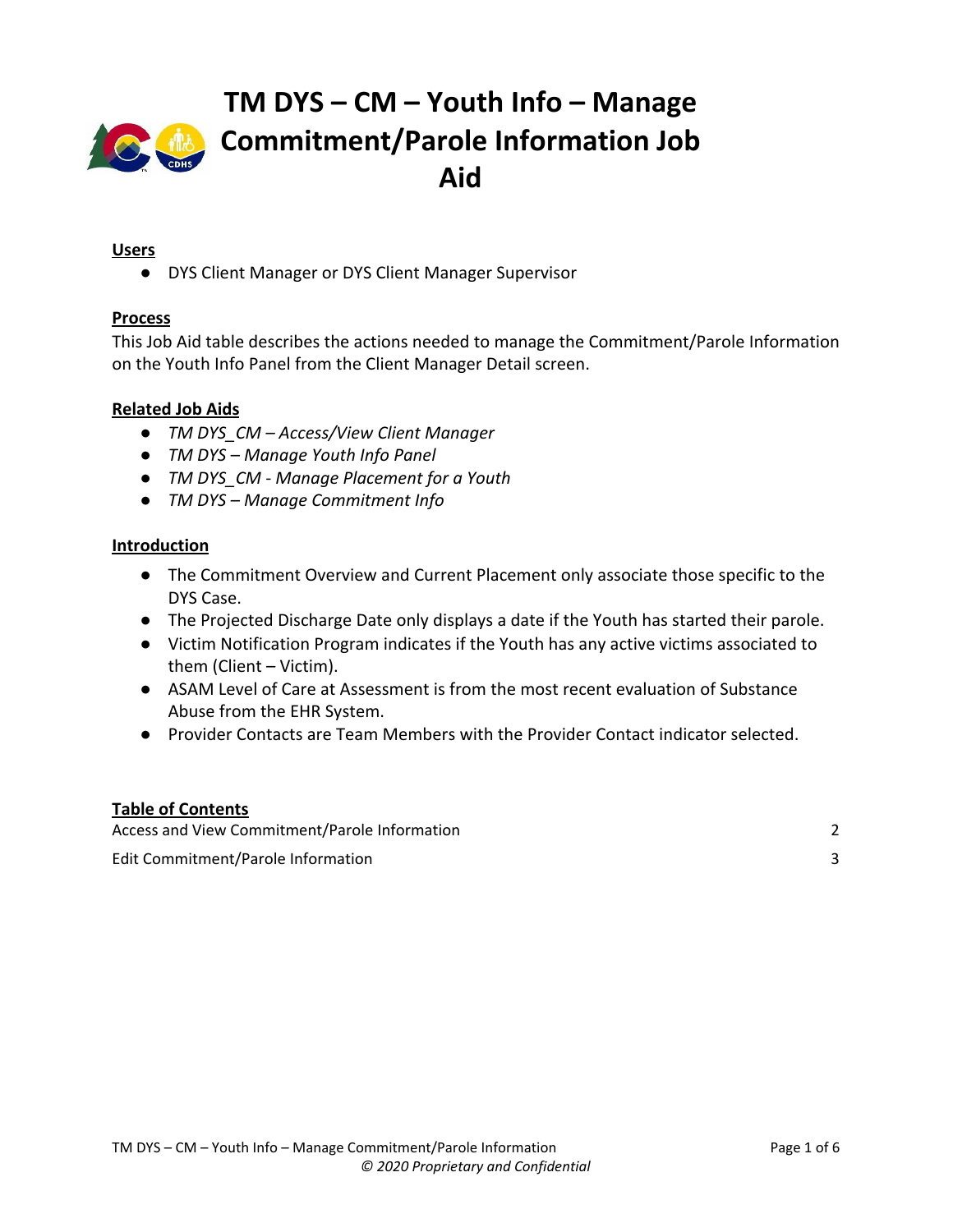

# **TM DYS – CM – Youth Info – Manage Commitment/Parole Information Job Aid**

## <span id="page-1-0"></span>**Access and View Commitment/Parole Information**

● All fields are read-only except **ASAM Level of Care at Initial Placement\*, ASAM Level of Care Reason for Difference\***, and **Comments\***.

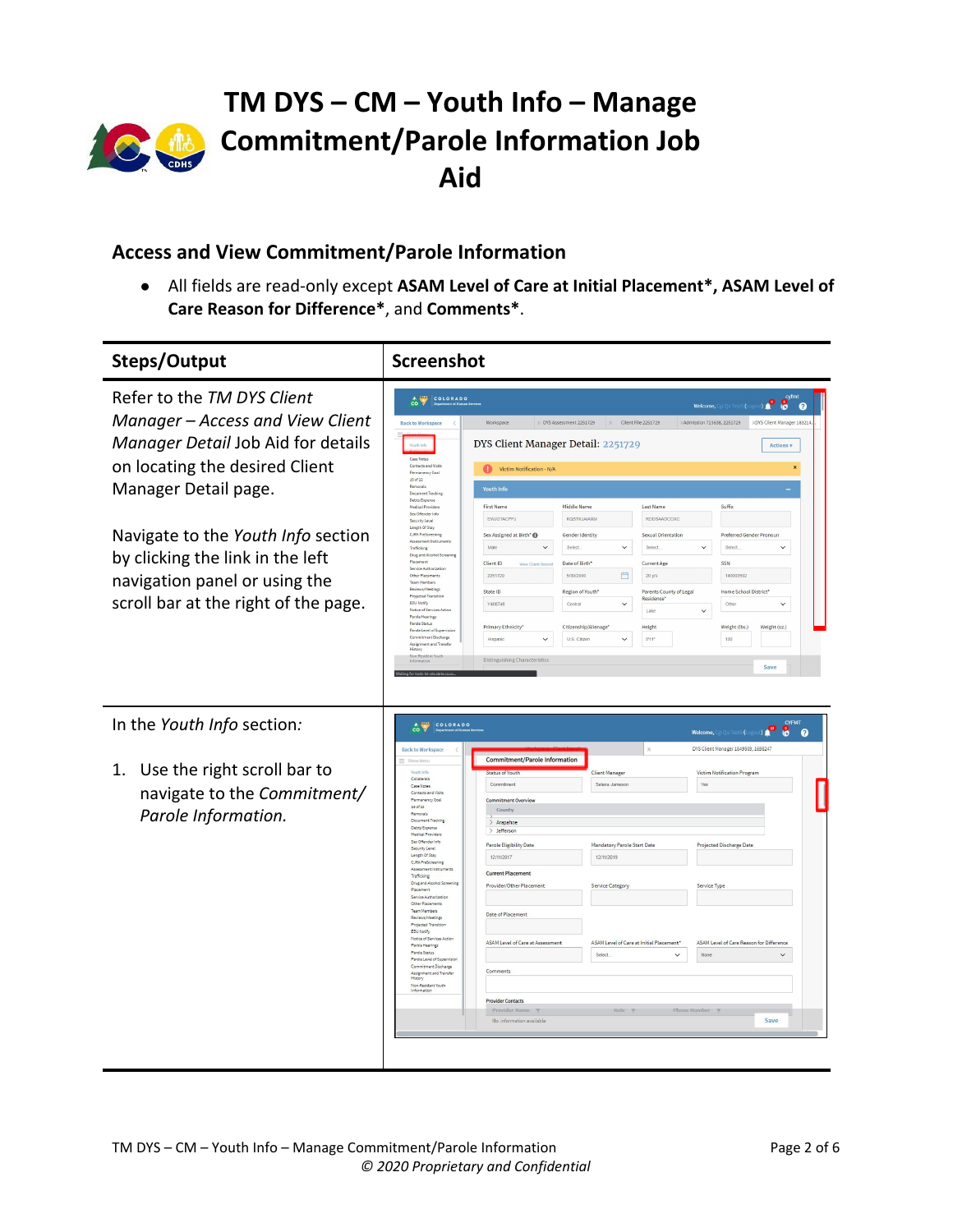

## <span id="page-2-0"></span>**Edit Commitment/Parole Information**

- If the two **ASAM Level of Care** values are the same, (ASAM Level of Care at Assessment and ASAM Level of Care at Initial Placement), the ASAM Level of Care Reason for Difference is set as 'None' and is read-only.
- If the two **ASAM Level of Care** values differ, the ASAM Level of Care Reason for Difference is required.
- **Comments** are enabled and required when the ASAM Level of Care Reason for Difference is set to anything other than 'None'.

| Steps/Output                       | <b>Screenshot</b>                                                       |                                          |                                                                             |
|------------------------------------|-------------------------------------------------------------------------|------------------------------------------|-----------------------------------------------------------------------------|
| In the Commitment/Parole           | A CONS<br>COLORADO<br><b>CO</b><br><b>Department of Human Services</b>  |                                          | <b>CYFMT</b><br>ß,<br>$\mathbf{C}$<br>$\bullet$<br>Welcome, Cgi Qa Test5 (I |
| Information section:               | Workspace - Client Search                                               | DYS Client Manager 1849509, 1698247      | DYS Client Manager 1853915, 1766129                                         |
|                                    | <b>Commitment/Parole Information</b>                                    |                                          |                                                                             |
|                                    | Status of Youth                                                         | <b>Client Manager</b>                    | Victim Notification Program                                                 |
|                                    | Parole                                                                  | Karen Chinatti                           | Yes                                                                         |
| Click the ASAM Level of Care<br>1. | <b>Commitment Overview</b>                                              |                                          |                                                                             |
| at Initial Placement*              | County                                                                  |                                          |                                                                             |
|                                    | $>$ Weld                                                                |                                          |                                                                             |
| drop-down arrow and select         | Parole Eligibility Date                                                 | Mandatory Parole Start Date              | <b>Projected Discharge Date</b>                                             |
|                                    | 6/11/2020                                                               | 8/11/2020                                | 2/11/2021                                                                   |
| an option.                         | <b>Current Placement</b>                                                |                                          |                                                                             |
|                                    | Provider/Other Placement                                                | Service Category                         | Service Type                                                                |
|                                    | <b>AJOHTYFSHHVA</b>                                                     | Out of Home                              | DYC Out of State Facility                                                   |
|                                    | Date of Placement                                                       |                                          |                                                                             |
|                                    | 12/16/2019                                                              |                                          |                                                                             |
|                                    | ASAM Level of Care at Assessment                                        | ASAM Level of Care at Initial Placement" | ASAM Level of Care Reason for Difference"                                   |
|                                    | 2.1<br>4.0                                                              | $\checkmark$                             | Select<br>$\checkmark$                                                      |
|                                    | Comments"<br>0.0                                                        | Select.                                  |                                                                             |
|                                    | 0.5<br>01/27/2020 2.1 - Intensive Outpatient Services - put in m<br>1.0 |                                          |                                                                             |
|                                    | 2.1<br>2.5                                                              |                                          |                                                                             |
|                                    | <b>Provider Contacts</b><br>3.1<br>3.5<br>Provider Name <b>T</b>        |                                          | $umber \tau$                                                                |
|                                    | 3.7<br>4.0<br>No information available                                  |                                          |                                                                             |
|                                    |                                                                         |                                          |                                                                             |
|                                    |                                                                         |                                          | Save                                                                        |
|                                    |                                                                         |                                          |                                                                             |
|                                    |                                                                         |                                          |                                                                             |
|                                    |                                                                         |                                          |                                                                             |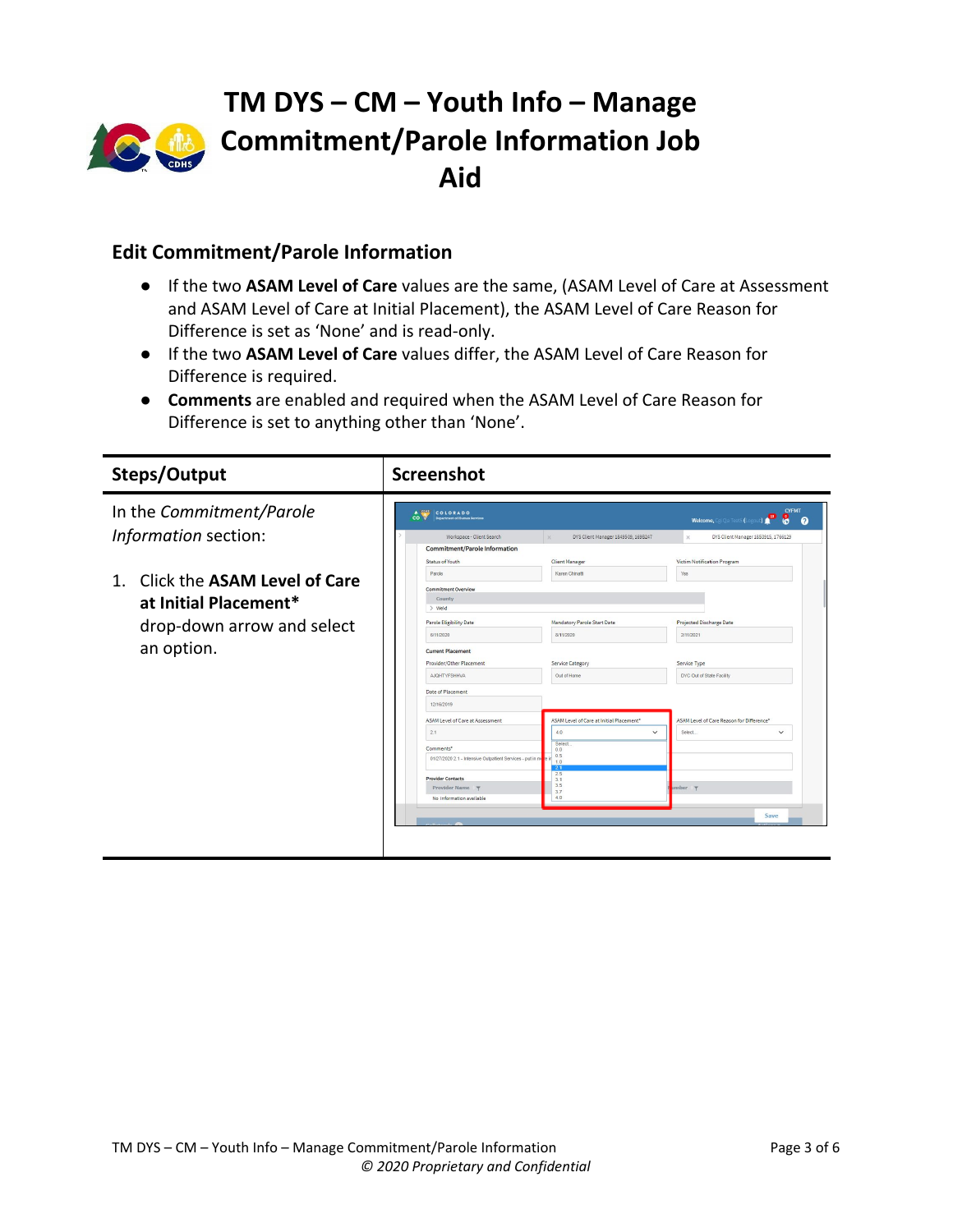

# **TM DYS – CM – Youth Info – Manage Commitment/Parole Information Job Aid**

| 2. Click the ASAM Level of Care   | CO PADO                                                                              |                                          | <b>CYFMT</b><br>Welcome, Cgi Qa Test5 (Logout)<br>8 <sub>o</sub>               |
|-----------------------------------|--------------------------------------------------------------------------------------|------------------------------------------|--------------------------------------------------------------------------------|
| <b>Reason for Difference*</b>     | Workspace - Client Search                                                            | DYS Client Manager 1849509, 1698247      | DYS Client Manager 1853915, 1766129                                            |
|                                   | <b>Commitment/Parole Information</b>                                                 |                                          |                                                                                |
| drop-down arrow                   | Status of Youth                                                                      | <b>Client Manager</b>                    | Victim Notification Program                                                    |
|                                   | Parole                                                                               | Karen Chinatti                           | Yes                                                                            |
| 3. Select the appropriate option. | <b>Commitment Overview</b>                                                           |                                          |                                                                                |
|                                   | County                                                                               |                                          |                                                                                |
|                                   | $>$ Weld                                                                             |                                          |                                                                                |
|                                   | Parole Eligibility Date                                                              | Mandatory Parole Start Date              | Projected Discharge Date                                                       |
|                                   | 6/11/2020                                                                            | 8/11/2020                                | 2/11/2021                                                                      |
|                                   | <b>Current Placement</b>                                                             |                                          |                                                                                |
|                                   | Provider/Other Placement                                                             | Service Category                         | Service Type                                                                   |
|                                   | AJQHTYFSHHVA                                                                         | Out of Home                              | DYC Out of State Facility                                                      |
|                                   | Date of Placement                                                                    |                                          |                                                                                |
|                                   | 12/16/2019                                                                           |                                          |                                                                                |
|                                   | ASAM Level of Care at Assessment                                                     | ASAM Level of Care at Initial Placement" | ASAM Level of Care Reason for Difference"                                      |
|                                   | 2.1                                                                                  | 2.5<br>$\check{~}$                       | $\checkmark$<br>Select.                                                        |
|                                   | Comments*                                                                            |                                          | None                                                                           |
|                                   | 01/27/2020 2.1 - Intensive Outpatient Services - put in more info here.              |                                          | Service unavailable for security level<br>Service postponed                    |
|                                   | <b>Provider Contacts</b>                                                             |                                          | No bed available to match ASAM care needs<br>Rejected by program<br>CRB denial |
|                                   | Provider Name $\top$                                                                 | Role<br>Phon                             | Other                                                                          |
|                                   | No information available                                                             |                                          |                                                                                |
|                                   |                                                                                      |                                          |                                                                                |
| 4. Enter Comments*, if required.  | COLORADO                                                                             |                                          | <b>CYFMT</b><br>Welcome, Cgi Qa Test5 (Lo                                      |
|                                   | Workspace - Client Search                                                            | DYS Client Manager 1849509, 1698247      | 0 <sup>o</sup><br>8 <sub>o</sub><br>DYS Client Manager 1853915, 1766129        |
|                                   | <b>Commitment/Parole Information</b>                                                 |                                          |                                                                                |
|                                   | Status of Youth                                                                      | <b>Client Manager</b>                    | Victim Notification Program                                                    |
|                                   | Parole                                                                               | Karen Chinatti                           | Yes                                                                            |
|                                   | <b>Commitment Overview</b>                                                           |                                          |                                                                                |
|                                   | County                                                                               |                                          |                                                                                |
|                                   | $>$ Weld                                                                             |                                          |                                                                                |
|                                   | <b>Parole Eligibility Date</b>                                                       | Mandatory Parole Start Date              | Projected Discharge Date                                                       |
|                                   | 6/11/2020                                                                            | 8/11/2020                                | 2/11/2021                                                                      |
|                                   | <b>Current Placement</b>                                                             |                                          |                                                                                |
|                                   | Provider/Other Placement                                                             | Service Category                         | Service Type                                                                   |
|                                   | AJQHTYFSHHVA                                                                         | Out of Home                              | DYC Out of State Facility                                                      |
|                                   | Date of Placement                                                                    |                                          |                                                                                |
|                                   | 12/16/2019                                                                           |                                          |                                                                                |
|                                   | ASAM Level of Care at Assessment                                                     | ASAM Level of Care at Initial Placement" | ASAM Level of Care Reason for Difference"                                      |
|                                   | 2.1                                                                                  | 25<br>$\checkmark$                       | Select.<br>$\check{~}$                                                         |
|                                   | Comments*<br>01/27/2020 2.1 - Intensive Outpatient Services - put in more info here. |                                          |                                                                                |
|                                   |                                                                                      |                                          |                                                                                |
|                                   | Provider Name $\P$                                                                   | Role $\P$                                | Phone Number $\overline{\tau}$                                                 |
|                                   | No information available                                                             |                                          |                                                                                |
|                                   |                                                                                      |                                          | Save                                                                           |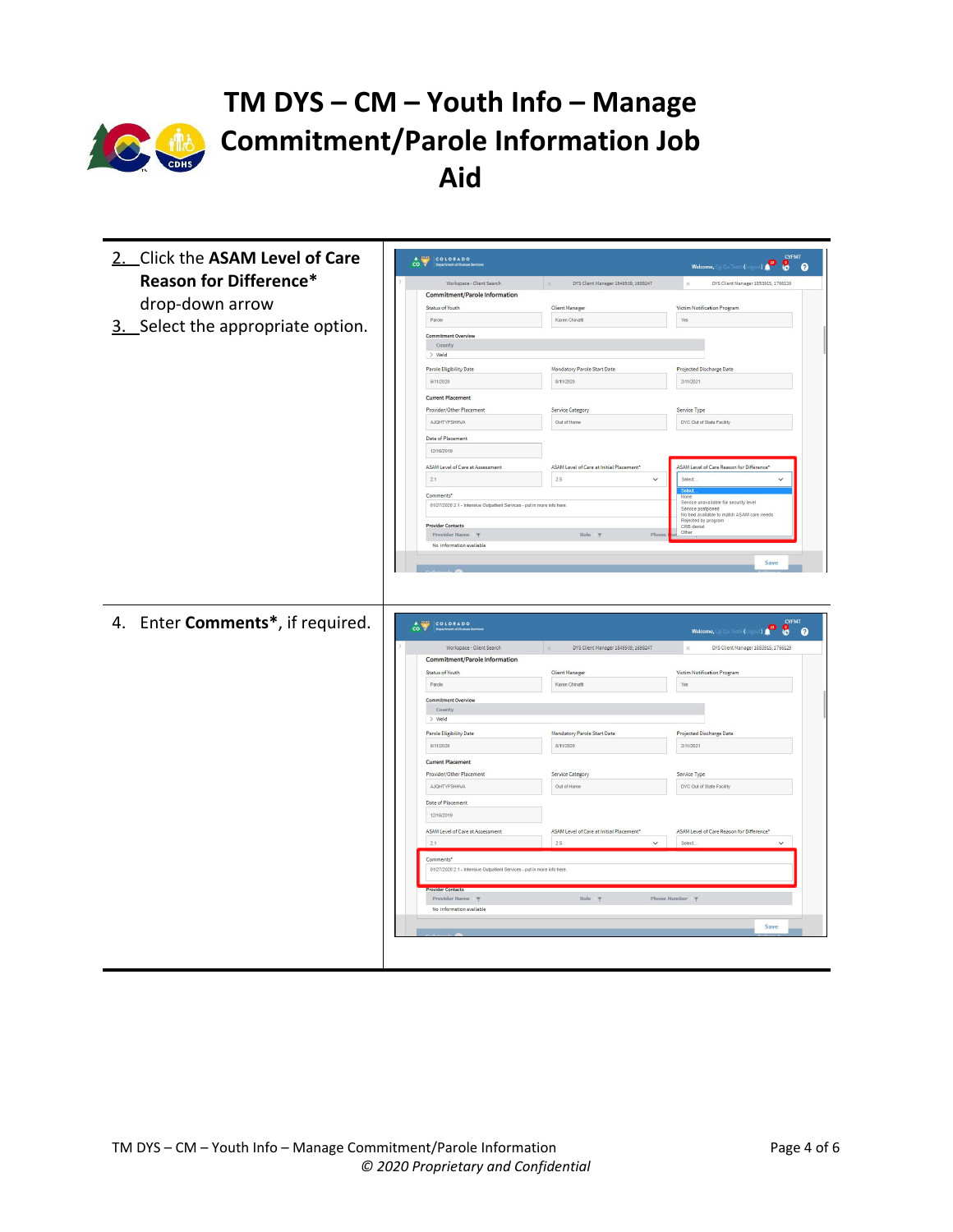

| When all changes have been    | CO PRIMER                                                               |                                                | <b>CYFMT</b><br>Welcome, Cgi Qa Test5 (Logout)<br>$\bullet$ $\bullet$ |
|-------------------------------|-------------------------------------------------------------------------|------------------------------------------------|-----------------------------------------------------------------------|
| made:                         | Workspace - Client Search                                               | DYS Client Manager 1849509, 1698247            | DYS Client Manager 1853915, 1766129                                   |
|                               | Commitment/Parole Information                                           |                                                |                                                                       |
|                               | Status of Youth                                                         | <b>Client Manager</b>                          | Victim Notification Program                                           |
| 5. Click Save.                | Parole                                                                  | Karen Chinatti                                 | Yes                                                                   |
|                               | Commitment Overview                                                     |                                                |                                                                       |
|                               | County                                                                  |                                                |                                                                       |
|                               | $>$ Weld                                                                |                                                |                                                                       |
| The Save Successful pop-up    | <b>Parole Eligibility Date</b>                                          | Mandatory Parole Start Date                    | Projected Discharge Date                                              |
|                               | 6/11/2020                                                               | 8/11/2020                                      | 2/11/2021                                                             |
| window displays.              | <b>Current Placement</b>                                                |                                                |                                                                       |
|                               | Provider/Other Placement                                                | Service Category                               | Service Type                                                          |
|                               | AJQHTYFSHHVA                                                            | Out of Home                                    | DYC Out of State Facility                                             |
|                               |                                                                         |                                                |                                                                       |
|                               | Date of Placement                                                       |                                                |                                                                       |
|                               | 12/16/2019                                                              |                                                |                                                                       |
|                               | ASAM Level of Care at Assessment                                        | ASAM Level of Care at Initial Placement*       | ASAM Level of Care Reason for Difference"                             |
|                               | 2.1                                                                     | 25<br>$\checkmark$                             | Select<br>$\checkmark$                                                |
|                               | Comments*                                                               |                                                |                                                                       |
|                               | 01/27/2020 2.1 - Intensive Outpatient Services - put in more info here. |                                                |                                                                       |
|                               |                                                                         |                                                |                                                                       |
|                               | <b>Provider Contacts</b>                                                | Role $\tau$                                    | Phone Number $\overline{\tau}$                                        |
|                               | Provider Name<br>No information available                               |                                                |                                                                       |
|                               |                                                                         |                                                |                                                                       |
|                               |                                                                         |                                                |                                                                       |
| In the Save Successful pop-up | COLORADO                                                                | <b>Save Successful</b>                         | <b>CYFMT</b><br>pme, Cgi Qa Test5 (Logout) <b>(MD D D D D</b>         |
| window:                       | Workspace - Cli                                                         | DYS Client Manager details saved successfully. | nager 1853915, 1766129                                                |
|                               | Commitment/Parole Informatio                                            |                                                |                                                                       |
|                               | Status of Youth                                                         |                                                | Ok<br>cation Program                                                  |
|                               | Parole                                                                  | Karen Chinatt                                  |                                                                       |
| 6. Click Ok.                  | Commitment Overview                                                     |                                                |                                                                       |
|                               | County                                                                  |                                                |                                                                       |
|                               | $>$ Weld                                                                |                                                |                                                                       |
|                               | Parole Eligibility Date                                                 | Mandatory Parole Start Date                    | Projected Discharge Date                                              |
|                               | 6/11/2020                                                               | 8/11/2020                                      | 2/11/2021                                                             |
|                               | <b>Current Placement</b>                                                |                                                |                                                                       |
|                               | Provider/Other Placement                                                | Service Category                               | Service Type                                                          |
|                               | AJQHTYFSHHVA                                                            | Out of Home                                    | DYC Out of State Facility                                             |
|                               | Date of Placement                                                       |                                                |                                                                       |
|                               | 12/16/2019                                                              |                                                |                                                                       |
|                               |                                                                         |                                                |                                                                       |
|                               | ASAM Level of Care at Assessment                                        | ASAM Level of Care at Initial Placement*       | ASAM Level of Care Reason for Difference'                             |
|                               | 2.1                                                                     | 3.5<br>$\check{~}$                             | Service postponed<br>$\checkmark$                                     |
|                               | Comments*                                                               |                                                |                                                                       |
|                               | 01/27/2020 2.1 - Intensive Outpatient Services                          |                                                |                                                                       |
|                               |                                                                         |                                                |                                                                       |
|                               | <b>Provider Contacts</b><br>Provider Name T                             | Role $\P$                                      | Phone Number $\overline{\tau}$                                        |
|                               | No information available                                                |                                                |                                                                       |
|                               |                                                                         |                                                |                                                                       |
|                               |                                                                         |                                                | Save                                                                  |
|                               |                                                                         |                                                |                                                                       |